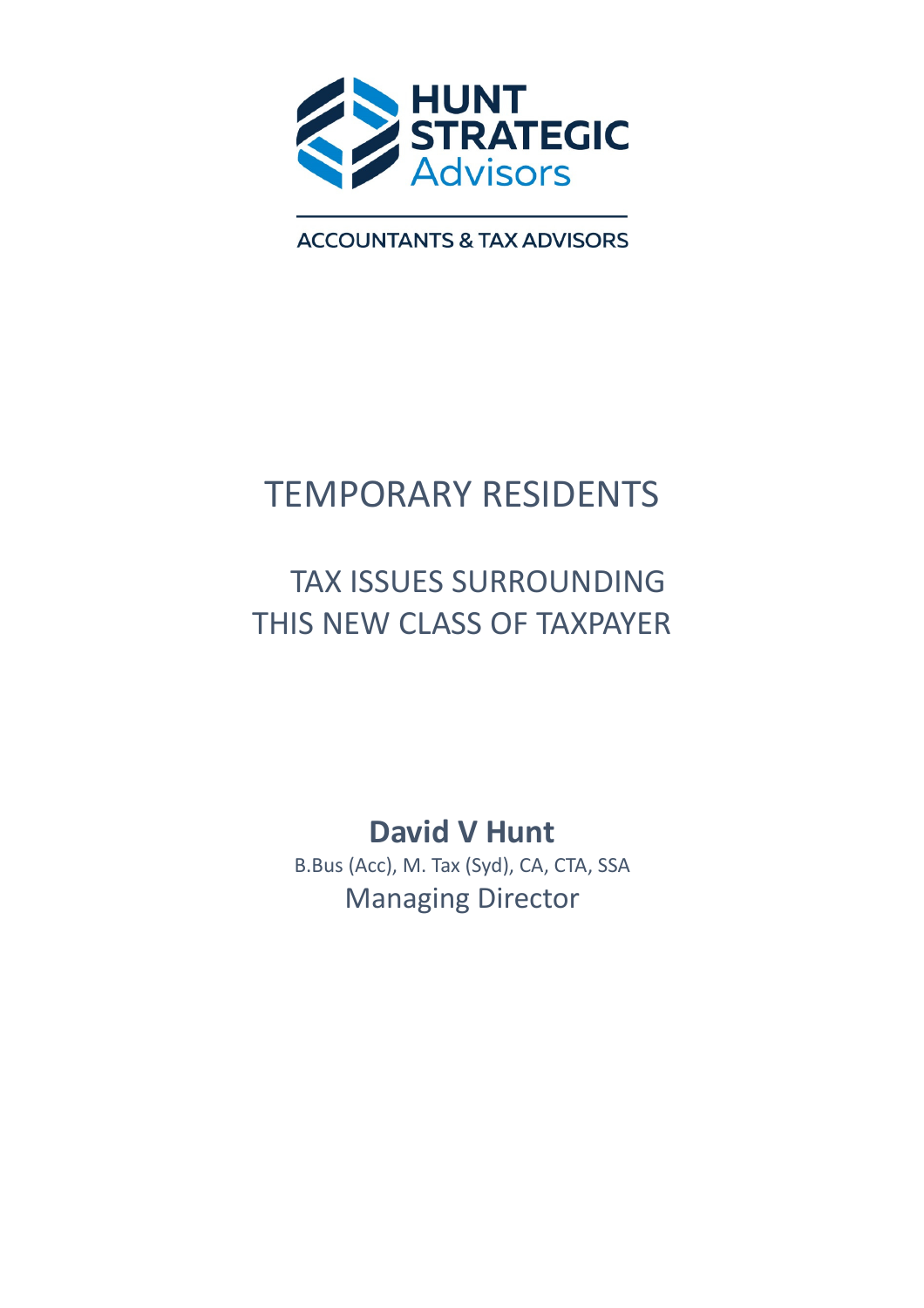

# Table of Contents

|    | 1. Background                                                        | 3  |
|----|----------------------------------------------------------------------|----|
|    | 2. What do the new rules broadly seek to achieve?                    | 3  |
| 3. | Why have the new rules been introduced?                              | 4  |
|    | 4. Who are most affected by the new rules?                           | 4  |
| 5. | What is a temporary resident?                                        | 4  |
| 6. | A temporary visa granted under the Migration Act 1958                | 4  |
|    | 7. Long Stay Temporary Business (subclass 457) visa                  | 5  |
|    | 8. Business Electronic Travel Authority (subclass 956 visa)          | 5  |
|    | 9. An Australian resident defined under the Social Security Act 1991 | 6  |
|    | 10. Temporary Resident: Points to Note                               | 7  |
|    | 11. New Temporary Residence Exemption rules                          | 7  |
|    | 12. Provisions relating to capital gains                             | 7  |
|    | 13. Other exempting Provisions                                       | 8  |
|    | 14. Exceptions                                                       | 9  |
|    | 15. Ceasing to be a temporary resident                               | 9  |
|    | 16. Employee Share/Option Schemes                                    | 10 |
|    | 17. Impact of permanent residence application                        | 11 |
|    | 18. Summary Comments                                                 | 11 |
|    | 19. References                                                       | 11 |
|    | <b>About David Hunt</b>                                              | 12 |

Published: Tuesday 9th September 2008

Legal Notice and Disclaimer

© September 2008 David Hunt

This document may be reproduced only in its entirety and without alteration.

General Advice Notices

The information contained herein is of a general nature and is not intended to address the circumstances of any particular individual or entity. Although we endeavour to provide accurate and timely information, there can be no guarantee that such information is accurate as of the date it is received or that it will continue to be accurate in the future. No one should act on such information without appropriate professional advice after thorough examination of the particular situation.

The information is accurate at the date of publication. Subsequent changes in the law or regulations, judicial decisions, Tax Appeals Tribunal decisions, or changes in ATO Department policies could affect the validity of the information contained in a publication.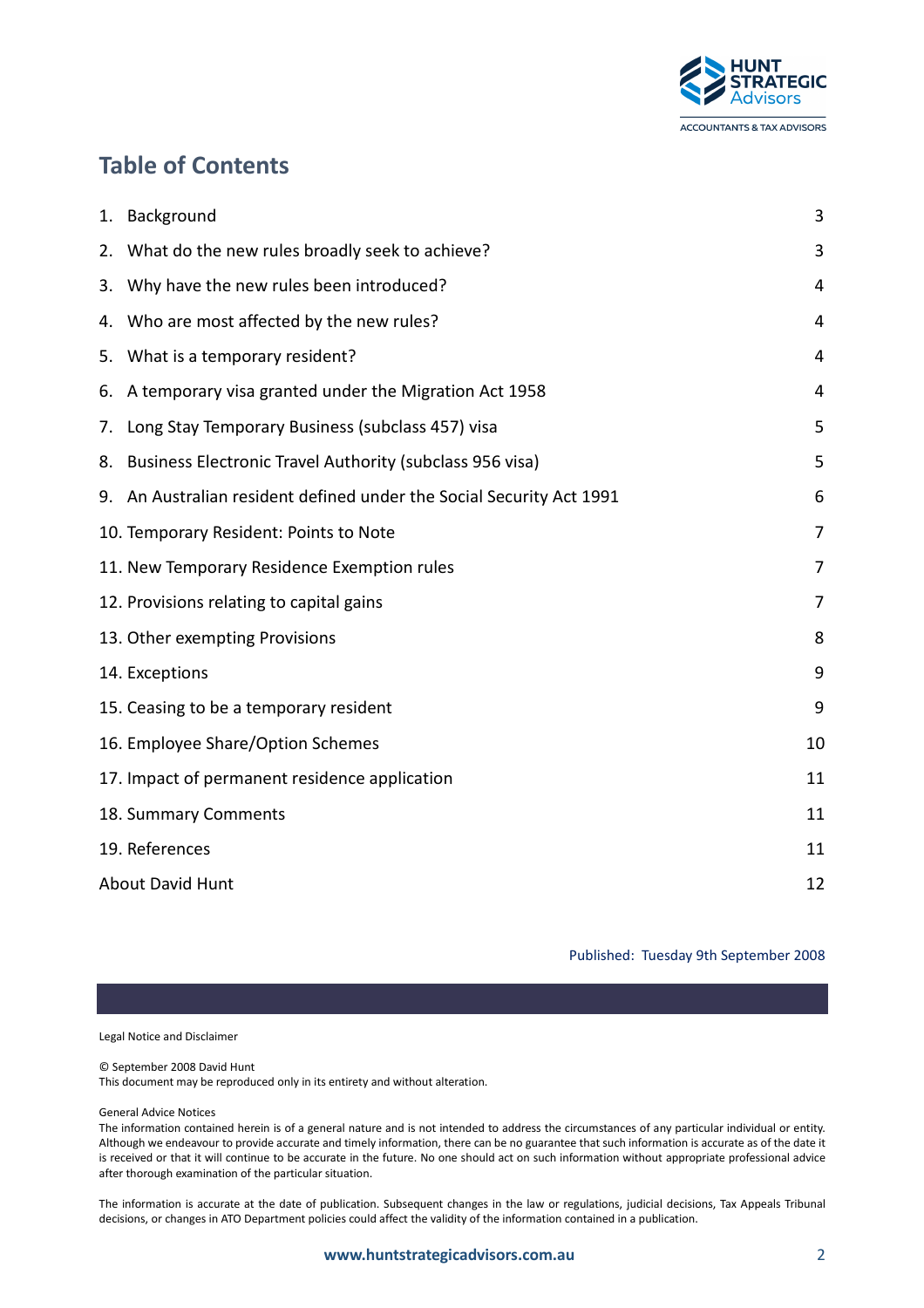

# 1. Background

The basis of taxation in Australia has always been the residency status of the individual. All tax practitioners would be familiar with the concepts of being either a resident or a non-resident of Australia for tax purposes. Generally, a resident of Australia is taxed on worldwide income while a non-resident is taxed on Australian sourced income only.

In undertaking its review of Australia's international tax regime in 1999, The Review of Business Taxation (RBT) identified the taxation treatment of foreign expatriates as an area in need of reform. In response to RBT recommendation 22.18 the Government introduced new rules for the taxation of "temporary residents". As we will see these taxation rules rely heavily on immigration law.

This paper considers the new temporary resident rules introduced with effect from 1 July 2006. As the topic is broad, I have limited the scope of this paper to individual tax issues. Understandably the issues become considerably more complex when an individual has interest in closely held entities such as private companies, partnerships and family trusts when they arrive in Australia. These entities would have their own unique tax issues, including determining residency status and the taxation treatment of the foreign and Australian sourced income derived, and would therefore warrant special attention.

# 2. What do the new rules broadly seek to achieve?

Subdivision 768-R of ITAA' 97 provides that temporary residents will:

- Be exempt from Australian tax on foreign sourced income (other than employment or alienated personal services income earned while a temporary resident).
- Disregard capital gains and capital losses from assets which do not have a necessary connection with Australia (unless these are in relation to an employee share or option where the relevant employment was in Australia).
- Be exempt from the capital gains tax (CGT) deemed disposal rules that apply when the individual ceases to be an Australian tax resident.
- Not be considered an attributable taxpayer for the purposes of the controlled foreign companies, foreign investment funds and foreign trust rules, and be relieved of some record-keeping obligations in relation to these entities.
- No longer be subject to interest withholding tax obligations.

These exemptions will be covered in further detail later in the paper.

Individuals will still need to determine whether they are a resident of Australia for tax purposes as this will determine the applicable tax rates as well as their liability to Medicare Levy (and Surcharge) and eligibility for various off sets. They will also need to determine whether they are a resident of Australia in order to determine whether they are taxed on their worldwide income. For example, a temporary resident who is also a tax resident will be assessable on foreign salary, subject to a s23AG exemption, whereas a temporary resident who is non resident will not be assessed on such income.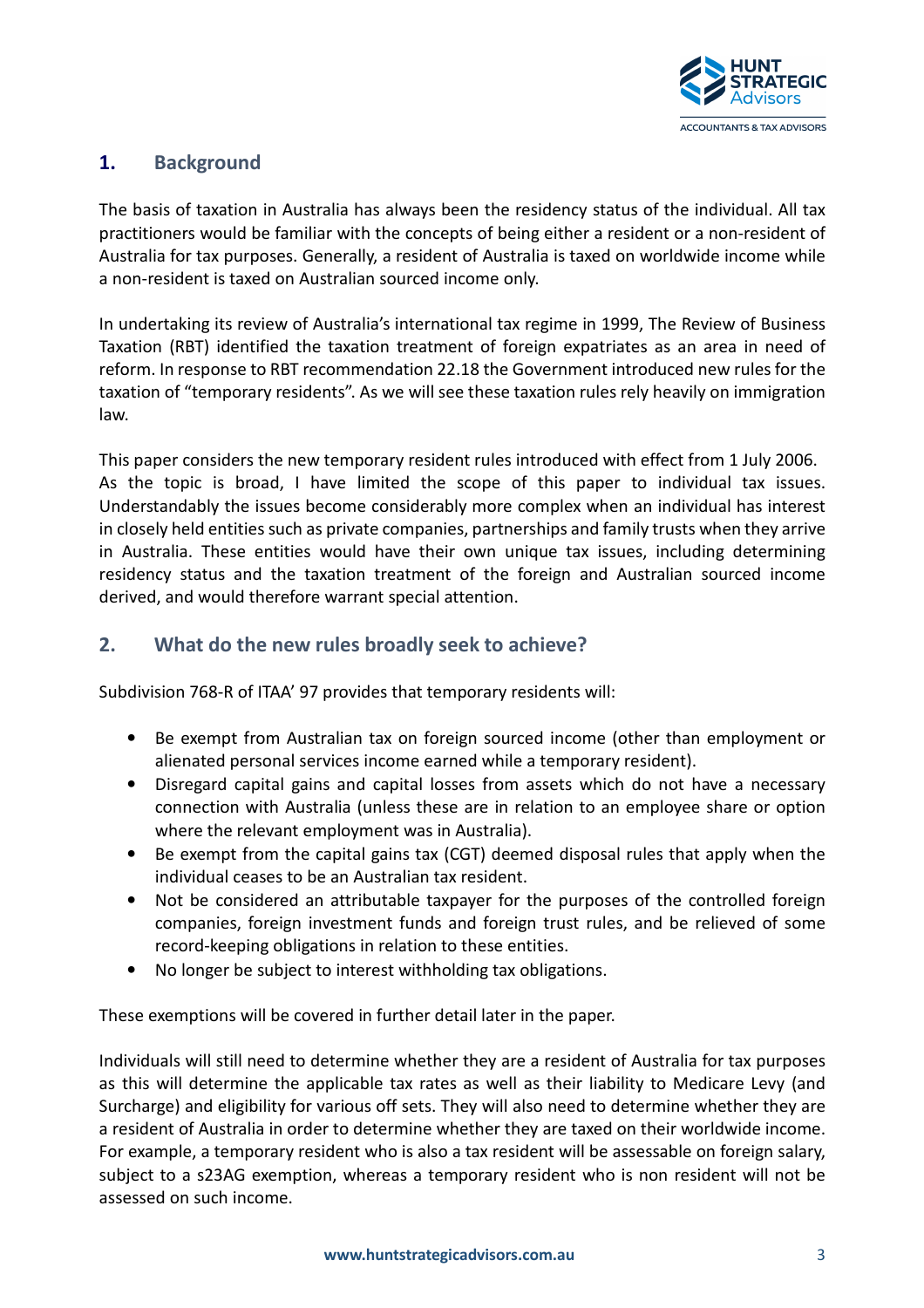

### 3. Why have the new rules been introduced?

There are several reasons for the new rules:

- 1. A desire of the Federal Government to continue to attract internationally mobile skilled labour to Australia. The former Government believed that the previous rules, which generally treated expatriates as tax residents of Australia, discouraged skilled foreign workers from relocating to Australia.
- 2. A desire to reduce the costs to Australian business of bringing skilled expatriates on-shore. Expatriates that do relocate usually negotiate "normalisation" payments as part of their Australian package (so that they are no worse off in terms of tax that if they were not an Australian tax resident). This was an added cost to Australian which generally makes it more expensive to recruit and retain foreign talent.
- 3. Several of Australia's trading partners and competitors have adopted a more graduated approach to individuals entering and leaving their jurisdiction (including UK, Singapore, Japan and Thailand).
- 4. Equity and fairness considerations. The Government believes that expatriates do not derive the same long term benefits from tax funded public spending as permanent residents. Concessional treatment of temporary residents is seen as one means of redressing this inequity.

#### 4. Who are most affected by the new rules?

The new rules impact individuals holding temporary visas granted under the Migration Act 1958 that are in receipt of income from foreign sources or hold foreign assets and who do not have access to benefits similar to those available to the holders of permanent visas (whether directly or indirectly via their spouses). This will include individuals who enter Australia under the economic, international, social/cultural and student visa streams. Additionally, businesses that employ or are run by individuals who qualify for the exemption may benefi t indirectly from the new rules.

#### 5. What is a temporary resident?

"Temporary resident" is defined in ss 995-1 (1) of the 1997 Act as a person who:

- a) holds a temporary visa granted under the Migration Act 1958; and
- b) is not an Australian resident within the meaning of the Social Security Act 1991; and
- c) whose spouse is not an Australian resident within the meaning of the Social Security Act 1991.

#### 6. A temporary visa granted under the Migration Act 1958

A temporary residence visa is any visa other than those allowing the holder to remain in Australia indefinitely. Examples of temporary residence visas include Business Long Stay (457), Business Short Stay (456), Electronic Travel Authority, Bridging, Student, Occupational Trainee and Tourist.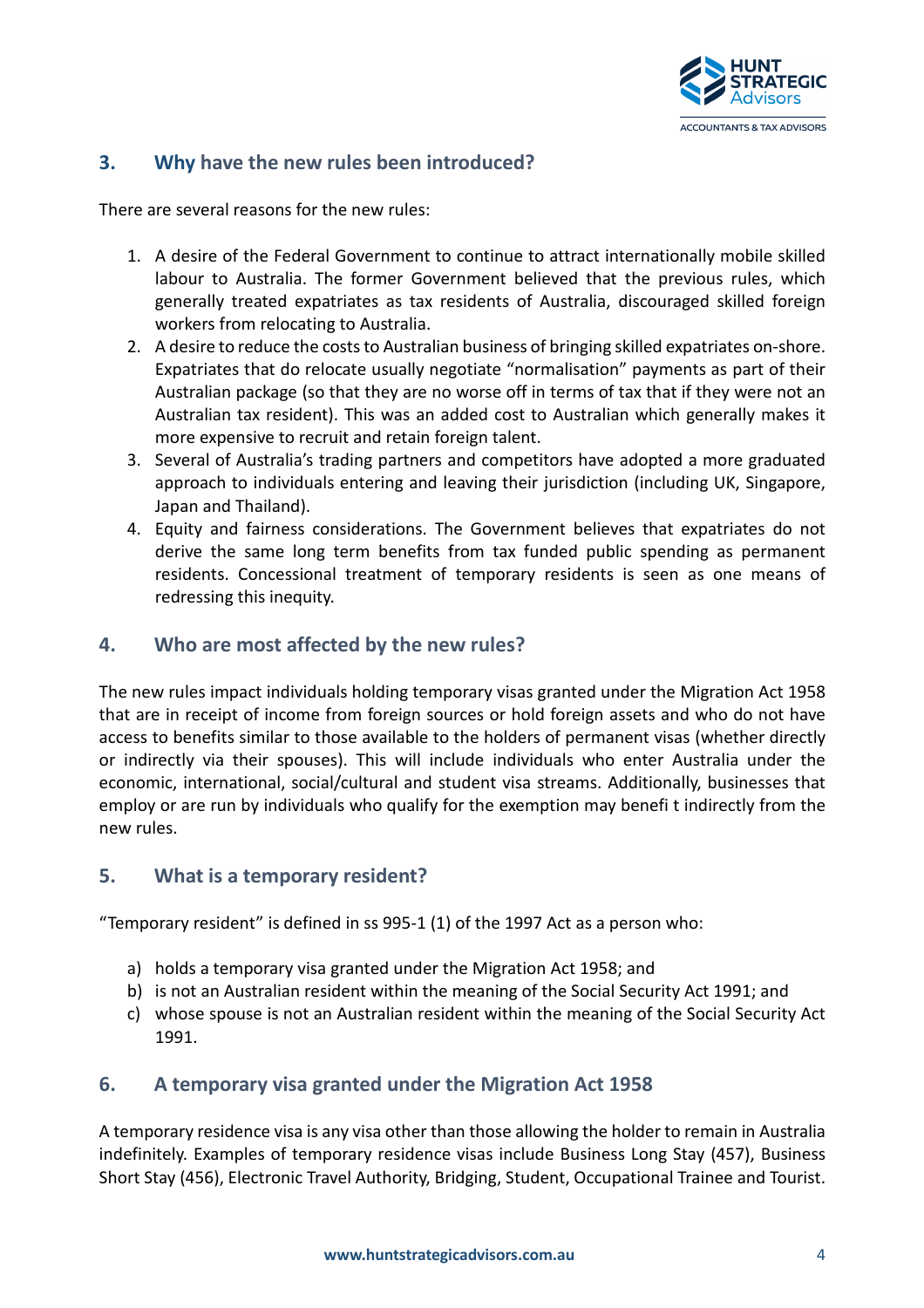

### 7. Long Stay Temporary Business (subclass 457) visa

The subclass 457 visa is designed specifically for expatriates to work temporarily in Australia for a period between three months and four years at a time. At this time, there is no limit on the number of subclass 457 visas an individual may hold in a lifetime. There are three separate and distinct applications involved in obtaining a subclass 457 visa, namely Business Sponsorship; Nomination; and personal subclass 457 visa application.

- 1. The Business Sponsorship application may be made by an Australian company or by an off shore company wishing to set up in Australia or send staff to Australia to fulfil obligations for a contract, or other business activity in Australia.
- 2. The Nomination application is an assessment of the position to be filled and the salary to be paid to the nominated assignee.

The position must be included on a list prescribed by the Department of Immigration and Citizenship (DIAC) and must meet a set minimum salary threshold level.

3. The personal subclass 457 visa application includes the individual assignee to be employed in Australia and any accompanying dependent family members. The individual assignee must evidence that he/she has the required qualifications, skills and experience to be employed in the nominated position. There are also health and character requirements that all visa applicants must satisfy.

#### 8. Business Electronic Travel Authority (subclass 456) visa

The Business Electronic Travel Authority (ETA) is a short validity visa which is intended for persons entering Australia for short business visits to explore business opportunities, participate in business negotiation, attend meetings, training, conventions and conferences,. The ETA is a multiple entry visa, generally granted for a period of 12 months, permitting the holder to remain in Australia for three months from each date of entry. The ETA arrangements are available to nationals/passport holders from a gazetted list of countries and locations, subject to their meeting all other requirements for an ETA.

Both the Business ETA and subclass 456 visa are granted with a condition that states that the holder of the visa must not engage in work in Australia that might otherwise be carried out by an Australian citizen or an Australian permanent resident (condition 8112).

Therefore, holders of a subclass 456 visa or Business ETA should generally not be paid in employment in Australia. There is limited scope for individuals to work on a subclass 456 visa or Business ETA where employment does not breach the above condition 8112 and is highly specialised and not ongoing, or is emergency in nature and not on going, or is in Australia's interests. Not ongoing generally means a period of no more than 21 days but can extend up to three months. This would need to be assessed on a case by case basis.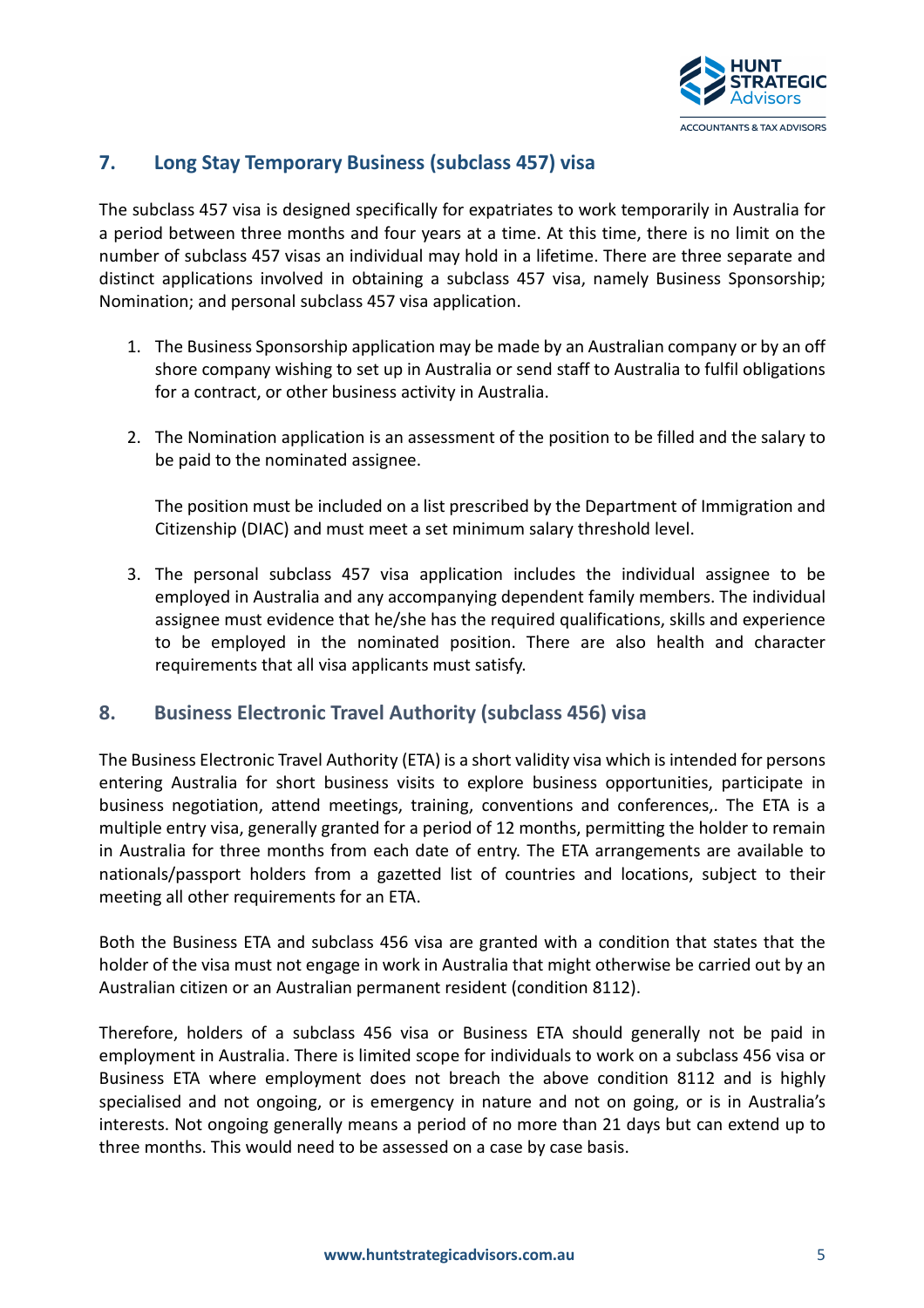

### 9. An Australian resident defined under the Social Security Act 1991

For the purposes of the Social Security Act 1991, an Australian resident is defi ned as a person who resides in Australia and is:

- an Australian citizen:
- the holder of a permanent visa; or
- a SCV holder who is a "protected SCV holder". (s 7(2) Social Security Act 1991.)

Although the term "resides" is not defined in the Social Security Act, ss 7(3) of the Social Security Act 1991, outlines a number of factors that must be considered in determining whether a person resides in Australia. These are:

- the nature of accommodation used by the person in Australia;
- the nature and extent of family relationships in Australia;
- the nature and extent of employment, business and financial ties in Australia;
- the nature and extent of a person's assets located in Australia;
- the frequency and duration of travel: and
- other matters relevant to determining whether there is an intention to remain permanently in Australia.

Australian citizen: For the purposes of the Australian Citizenship Act 1948, an Australian citizen is broadly speaking a person who was born in Australia, adopted by an Australian citizen while present in Australia as a permanent resident, was born outside Australia but has been granted Australian citizenship, or has a natural parent who was an Australian citizen at the time they were born.

**Permanent Visa Holder** : A temporary resident who has applied for a permanent visa will only cease being a temporary resident from the date the permanent visa is granted, not from the date of application.

**Protected SCV Holder**: A protected SCV holder is defined in ss 7(2) to 7(2G) of the Social Security Act 1991 and applies to SCV holders (ie New Zealand citizens) who were residing in Australia on or before 26 February 2001.

Protected SCV Holders are individuals who:

- Were in Australia on 26 February 2001; or
- Had been in Australia for a period of, or for periods totalling 23 months during the two years before 26 February 2001 and returned to Australia after that date; or
- Were residing in Australia on 26 February 2001 but were temporarily absent; or
- Commenced or recommenced residing in Australia by 26 May 2001.

The rules in this regard are complex and accordingly New Zealanders must be given special attention when determining their eligibility for the temporary resident exemptions. Generally however, New Zealanders arriving in Australia after 26 February 2001 may be able to be considered a temporary resident.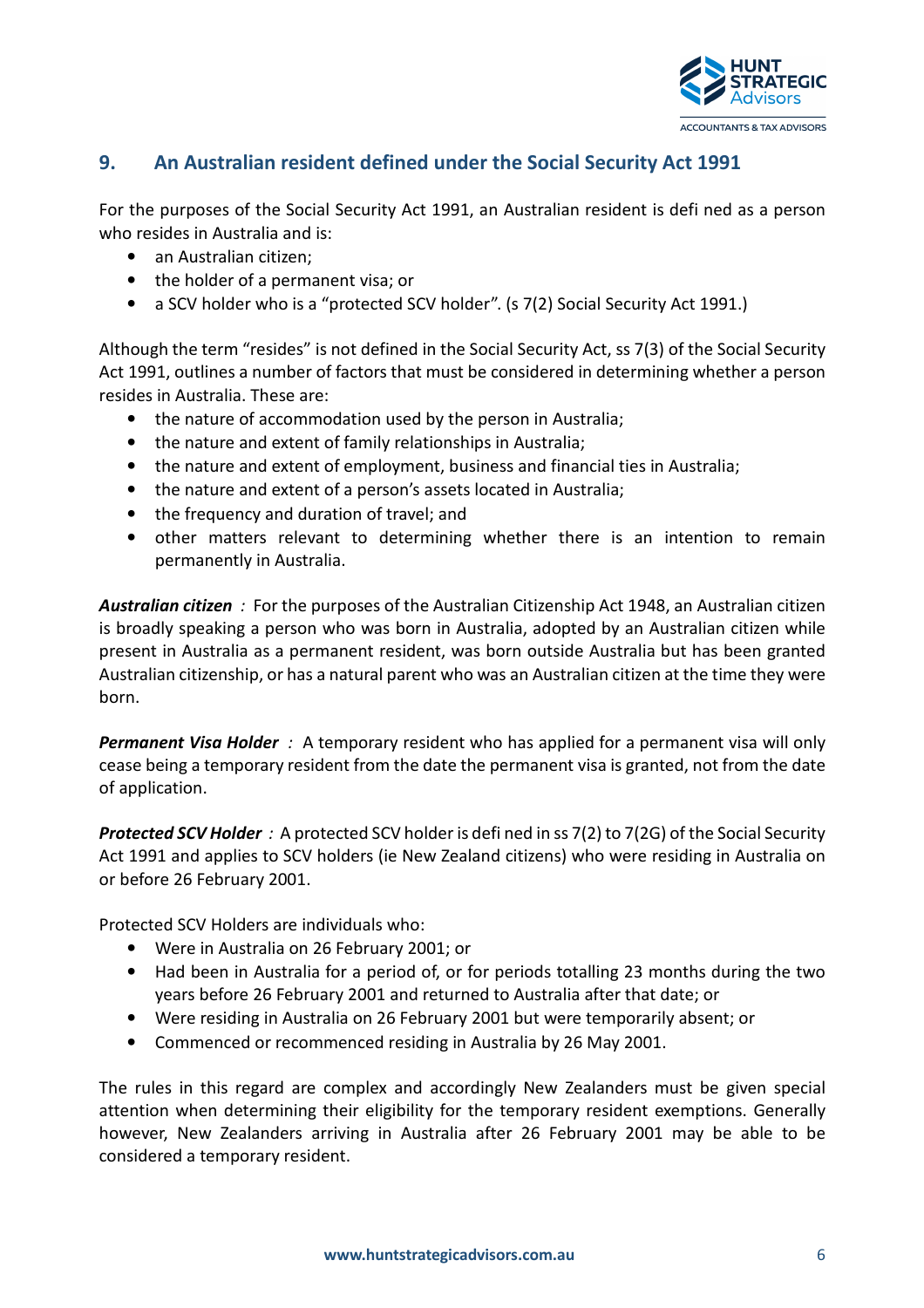

#### Residency of Spouses

Where a taxpayer has a spouse who is an Australian resident under the Social Security Act 1991, both the taxpayer and the spouse will not be considered to be temporary residents. A spouse is defined under Australian tax law to include "another person who, although not legally married to the person, lives with the person on a bona fi de domestic basis as the husband or wife of the person". In this regard, the definition of a spouse includes de-facto partners, but does not include same-sex partners.

#### 10. Temporary Resident: Points to Note

There are several points worth highlighting in the defi nition of a temporary resident:

- Only a natural person can be a temporary resident. Companies, trusts and other foreign entities cannot qualify.
- There is no time limit imposed on how long an individual can be temporarily resident. However, if an individual resides in Australia long enough, their visa status may change which may in turn alter their tax status.
- There is no prohibition on a person who has been a temporary resident previously qualifying as a temporary resident a second time (eg on a subsequent work assignment in Australia).
- The tax residence of a spouse is not directly relevant to the status of the potential temporary resident. It is the spouse's status under the Social Security Act 1991 that is determinative.
- Some permanent resident visas are for a specified period, for example five years; holders of these visas are not considered temporary residents despite the finite term of the visa.

#### 11. New Temporary Residence Exemption rules

Section 768-910(1) of the Income Tax Assessment Act 1997 provides that the following is nonassessable non-exempt (NANE) income:

a) the ordinary income you derive directly or indirectly from a source other than an Australian source if you are a temporary resident when you derive it;

b) your statutory income (other than a net capital gain) from a source other than an Australian source if you are a temporary resident when you derive it Importantly, as NANE income does not constitute "exempt income", it will not affect the calculation of an individual's tax losses.

#### 12. Provisions relating to capital gains

Section 768-915 provides that a capital gain or capital loss made from a CGT event is disregarded if:

- a) [the person] is a temporary resident when, or immediately before, the CGT event happens; and
- b) [the person] would not make a capital gain or loss from the CGT event, or the capital gain or loss from the CGT event would have been disregarded under Division 855, if you were a foreign resident when, or immediately before, the CGT even happens.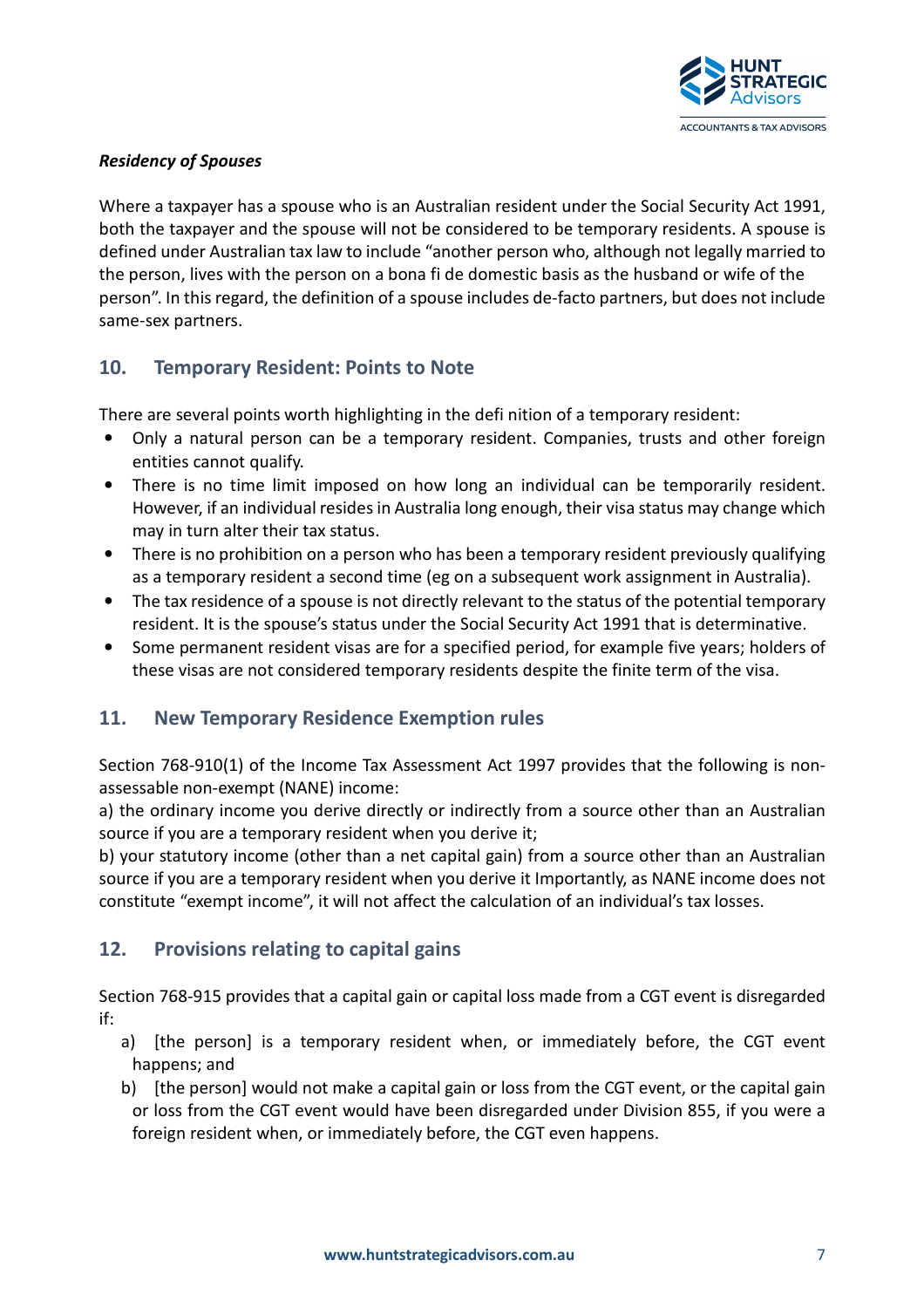

Essentially, this means that a temporary resident will make a capital gain or loss from a CGT asset only where it is taxable Australian property, as it is only in these circumstances that a foreign resident would make a capital gain or loss (pursuant to s855-10).

Section 855-15 lists assets which are taxable Australian property to include:

- interests in real property in Australia; and
- non-portfolio interests in interposed entities where the assets of those entities are wholly or principally in Australian real estate.
- assets used in carrying on a business through a PE
- options or rights to acquire the above
- assets which have been chosen to be taxable Australian property on ceasing to be a non resident

#### Deemed acquisition rules

Section 768-950 provides that s855-45 (the "deemed acquisition" rule) does not apply upon an individual becoming an Australian tax resident (within the meaning of subsection 6(1) of the 1936 Act), if the individual was a temporary resident immediately prior to this.

#### 13. Other Exempting Provisions

Section 768-960: A temporary resident is not taken to be an attributable taxpayer in relation to a Controlled Foreign Company (CFC) or Controlled Foreign Trust (CFT) for the purposes of Part X of the 1936 Act.

Section 768-965: A person who is a temporary resident at the end of an income year is not subject to s 529 (which provides that a taxpayer's assessable income includes foreign investment income) or Div 22 (which sets out the record-keeping requirements in respect of FIFs and FLPs).

Section 768-970: A person who is a temporary resident is not a resident for the purposes of s 102AAZD of 1936 Act (which deals with transferor trusts)

Section 768-975: A person who is a temporary resident is not a resident for the purposes of ss 96C(6) of the 1936 Act (which calculates a beneficiary's net income from a non-resident trust).

Section 768-980: Interest paid by a temporary resident is not subject to s 128B of the 1936 Act (where such interest was paid to a non-resident of Australia, s 128B would subject the payer to interest withholding tax of 10 percent). Additionally, the interest received from the temporary resident will be considered NANE income in the hands of the non-resident payee, unless the payee carries on business in Australia through a permanent establishment in Australia (section 768-980).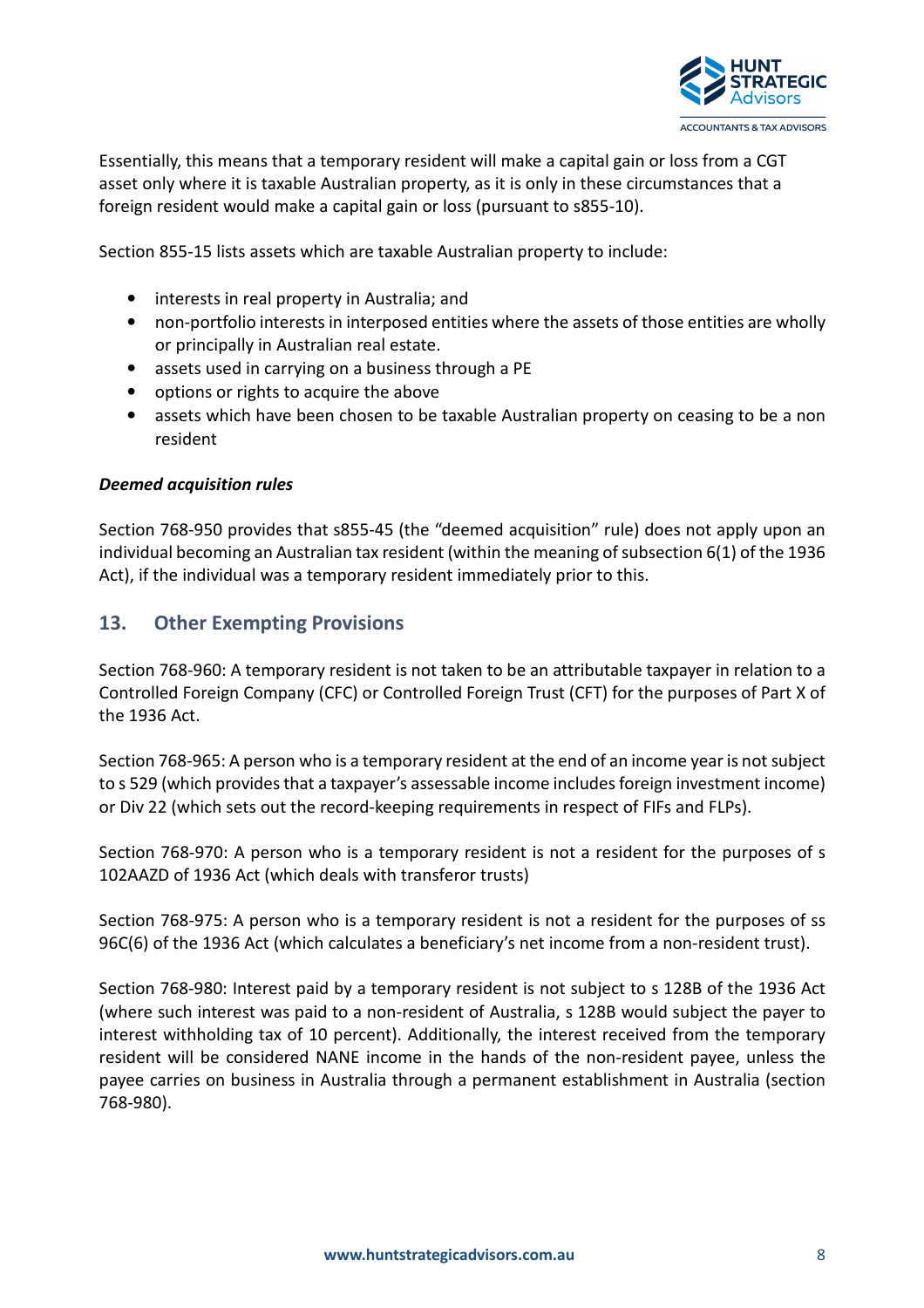

Amendments to paragraph 136(1)(i)(ii)(B) of the Fringe Benefi ts Tax Assessment Act 1986 (FBTAA 1986)

Paragraph 136(1)(i)(ii)(B) of the FBTAA 1986 which provides that the following will not constitute a fringe benefit, was amended to read:

the making of money to a non-resident superannuation fund….where the employee is a temporary resident (within the meaning of the Income Tax Assessment Act 1997) when the payment is made.

This means that companies which are making contributions to non-resident superannuation funds on behalf of employees who are temporary residents will not be liable to fringe benefits tax while soever the employee remains a temporary resident, which may be indefinitely. There is no change to the rule that such contributions are non-deductible.

#### 14. Exceptions

There are certain exceptions to subsection (1), which are contained in ss 768-910(3) which states that the following are not NANE income:

- a) ordinary income [which the taxpayer derives] directly or indirectly from a source other than an Australian source to the extent that is remuneration for employment undertaken, or services provided, while [the taxpayer] is a temporary resident;
- b) statutory income (other than a net capital gain) from a source other than an Australian source to the extent that it relates to employment undertaken, or services provided, while [the taxpayer] is a temporary resident;
- c) an amount included in [the taxpayer's] assessable income under Div 86 [personal services income];
- d) an amount that, but for ss (1), would be included in your assessable income under Division 13A of the Income Tax Assessment Act 1936.

#### 15. Ceasing to be a temporary resident

Section 768-955 provides that the cost base of an asset owned by a temporary resident who ceases to be a temporary resident, but remains an Australian resident, will be the market value of the asset as of the date they cease to be a temporary resident.

Section 768-955 also provides that the capital gains tax rules apply as if the asset was acquired as of this date. Effectively, this means for the purposes of applying the CGT 50% discount, the individual would need to hold the asset for more than 12 months after they ceased being a temporary resident.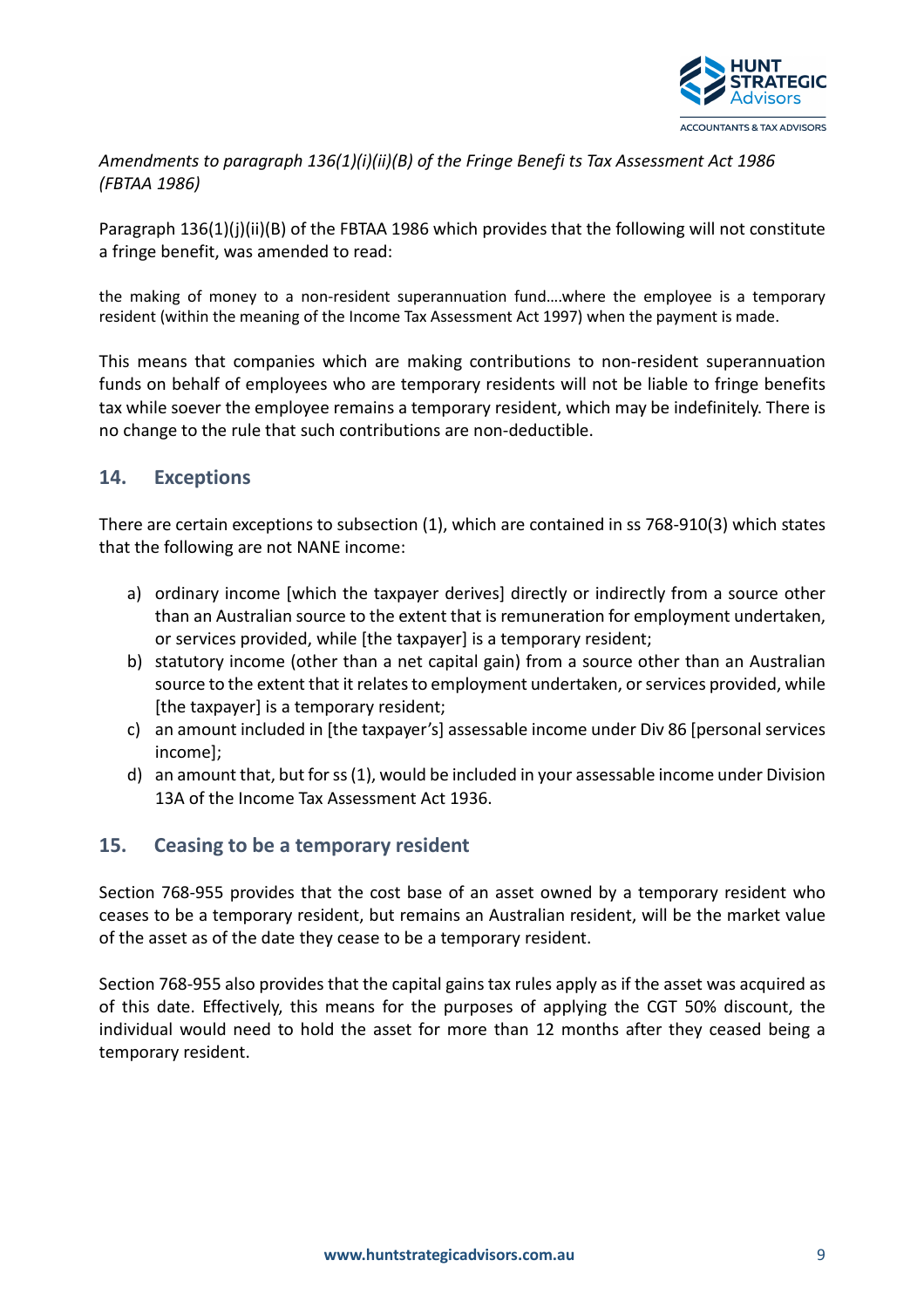

# 16. Employee Share/Option Schemes

There are new rules that will specifically apply to shares and options acquired under an employee share/option scheme which will impact the applicable CGT treatment. The new CGT rules are designed to ensure that temporary residents do not avoid Australian tax on the part of any gain realised that properly relates to employment services in Australia.

The tax treatment of the income from employee share option grants is initially governed by Division 13A of the Income Tax Assessment Act 1936. Under the current rules, the timing of the tax liability is firstly dependent upon whether or not the stock options are considered "qualifying" or "non-qualifying" in Australia.

Income from "non-qualifying" grants is subject to income tax at the later of:

- the grant date; or
- the date of arrival in Australia, if the share option has not yet vested prior to arrival.

The same treatment can apply to the income on "qualifying" grants where the employee makes an election to be subject to income tax at the later of the grant date or the date of arrival in Australia, if the grant has not yet vested prior to arrival.

Any further gain is then taxed under the CGT regime. Alternatively, the employee can defer the income tax payable on any income from "qualifying" share option income to a later "cessation" time.

Cessation is the earliest of:

- the time of disposal of the option/restricted shares (other than by exercising it)'
- the time the employee's employment with the company ceases;
- the time of exercise of the option (if no restrictions applies to the shares acquired);
- the time when restrictions on sale of shares are lifted for restricted shares or
- 10 years from the date of award of restricted shares and share options.

The rules apply where an individual has been subject to tax on the grant value of a share or option (either by choice or because the grant is non-qualifying). Any subsequent capital gain or loss made by the employee as a temporary resident will be recognised to the extent that the gain/loss relates to employment in Australia, regardless of the residence status of the individual at the time the gain/loss arises. The rules are designed to ensure that the part of the capital gain that can effectively be attributed to service in Australia up to cessation time will be taxable in Australia. Without these rules, all of the capital gain would be exempt in the hands of a temporary resident.

Fully vested shares or share options held at date of arrival in Australia would not be subject to tax on arrival so therefore, any subsequent capital gain by a temporary resident would also be exempt from Australian tax.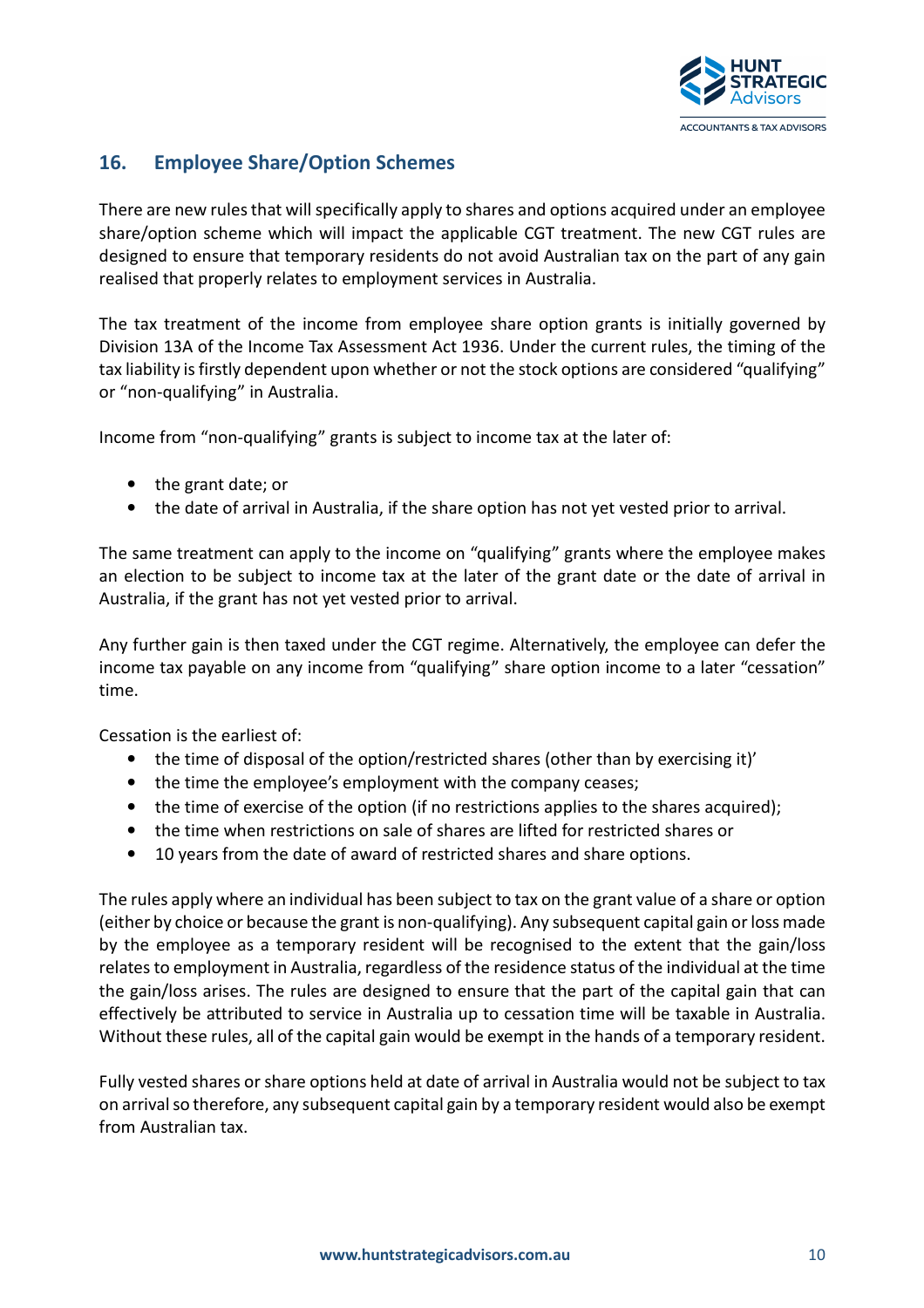

## 17. Impact of permanent residence application

With the advent of the new temporary resident exemptions, it is less attractive for individuals from a tax perspective to obtain a permanent residence application. In summary, some of the implications of such an application are:

- the temporary resident exemptions no longer apply from the time of grant (tax on foreign income, FIF taxation etc)
- any Medicare levy exemptions will not apply from the time of application
- foreign superannuation taxable on transfer or withdrawal by an employer
- foreign superannuation contributions would be subject to FBT

Australian superannuation is subject to normal preservation rules, however, a permanent residence (PR) application may allow the individual to:

- not be restricted from acquiring assets under the FIRB (Foreign Investment Review Board) rules
- access Australian social security payments, (FTB, etc)
- obtain a Medicare card and have access to Australia's free health system
- be less restricted in relation to working and retiring in Australia
- dispose of foreign investments (ie CGT assets without the necessary connection with Australia) either free of tax before PR is granted or after PR with the cost base set at market value of the asset as at date of grant of PR.

#### 18. Summary Comments

More so than ever before the visa status of foreigners intending to take up employment in Australia is relevant in determining the Australian income tax implications. In certain cases (eg where the applicant already has an Australian resident spouse) the class of visa may be irrelevant. However, in others, it may be critical. In so far as the measures are consistent with other initiatives designed to encourage the establishment of foreign businesses in Australia, they make good sense. However, only time will tell whether the objectives set out earlier will be achieved.

#### 19. Reference

Lane, S & Rubinstein, P 2006 'Recent Changes in Expatriate Taxation – The Good The Bad The Ugly Technical Paper

Taylor-Sands, M 2006 'Temporary Resident: A New Class of Australian Taxpayer' Taxation in Australia Issue 41 No.2 August 2006

Marschke, B & Lyons, D 2006 'My client the accidental expat – Inbound Individuals' Taxation in Australia Issue 41 No. 3 September 2006

Lane, S & Matisan, A 2008 'Current issues in expatriate taxation and immigration' Taxation in Australia Volume 43 No.2 August 2008